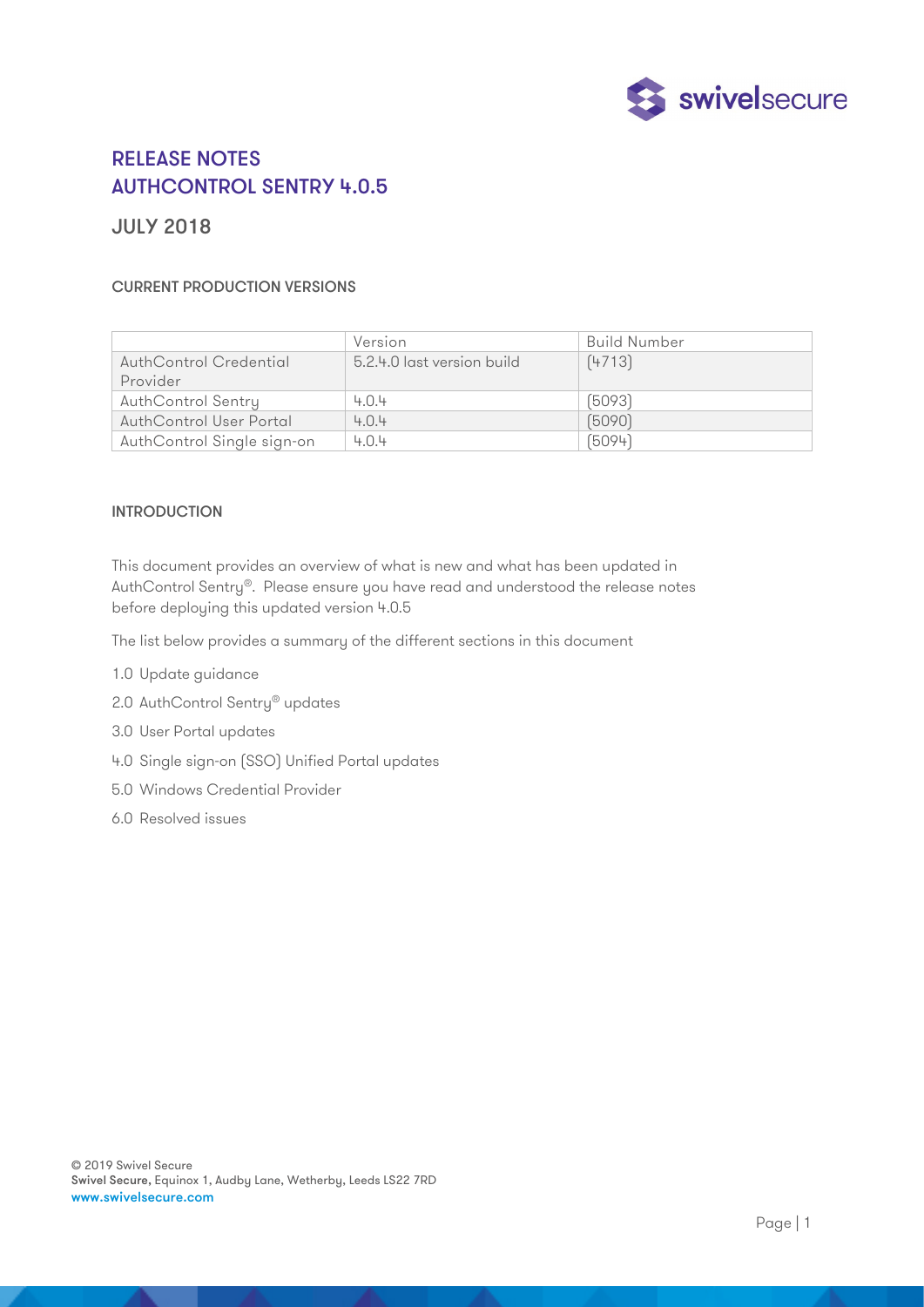

#### 1.0 UPDATE GUIDANCE

This section provides basic guidance on updating your AuthControl Sentry® appliance using our YUM update service. If you require additional assistance please contact your Swivel Secure Partner, or if you have a maintenance agreement in place, contact the Swivel Secure Support team.

- Only direct upgrades from AuthControl Sentry® V4.x are supported. If you have a previous version of AuthControl Sentry®, please contact your Swivel Secure Partner or Swivel Secure Support team.
- Upgrades require a V4.x license
- Internet Access is required
- Working external DNS is required

To perform the update please connect to the Console/CMI and navigate to Menu > Administration > Update Appliance.



The order in which you perform a system update is important. Please follow the order below:

- 1. CMI Please ensure you logout and then back in again after CMI Update.
- 2. System (Linux OS, services, drivers, etc)
- 3. AuthControl Sentry®



It is recommended that following a full update the appliance be rebooted.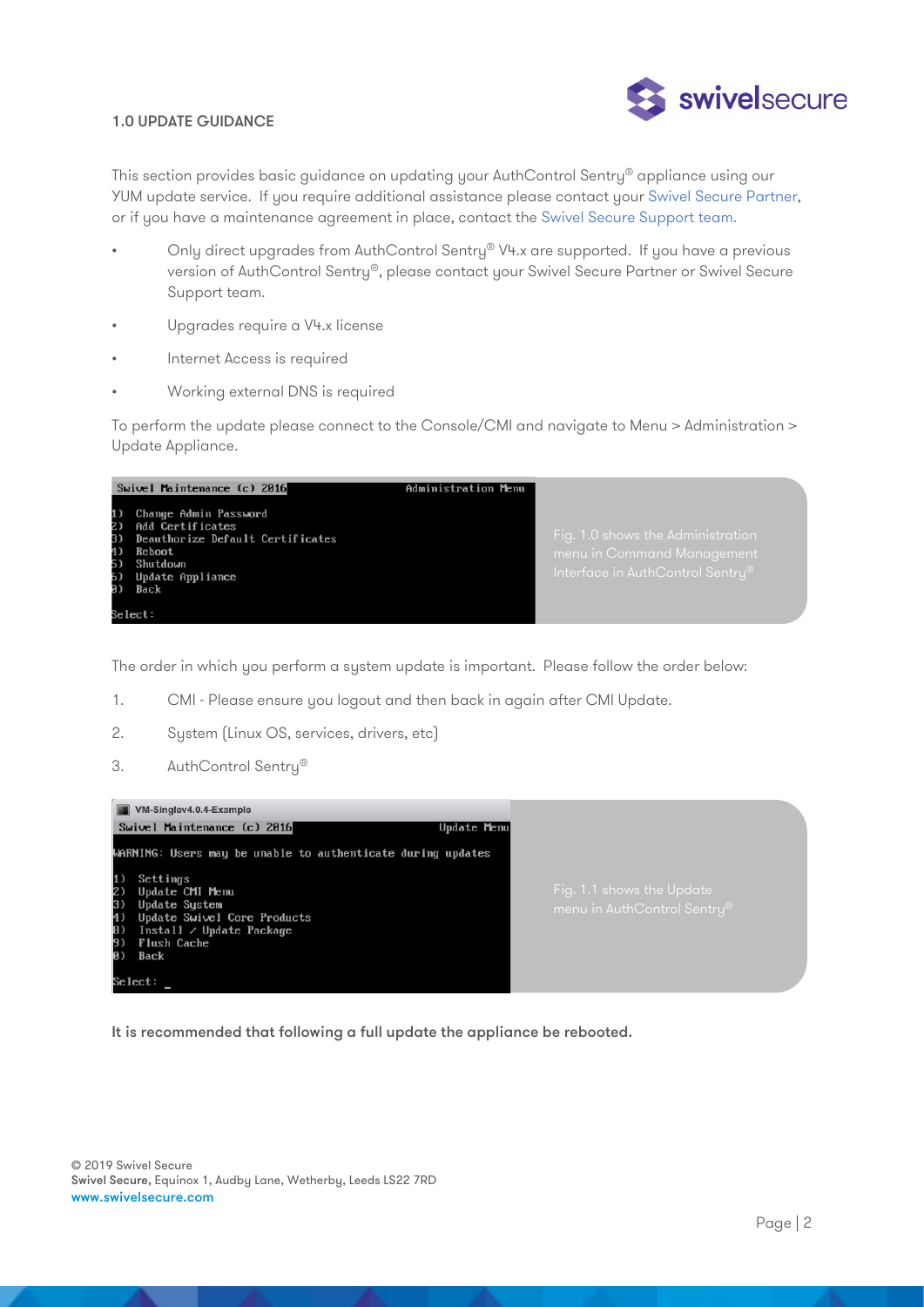# 2.0 AUTHCONTROL SENTRY®



This section lists all the changes to the AuthControl Sentry®.

- 2.1 Generate random pin for Helpdesk in user management
- 2.2 Mobile app settings were removed and are no longer used
	- 2.2.1 "Allow user to choose how to extract OTC"
	- 2.2.2 "Provision is numeric"
	- 2.2.3 "VPN URL Scheme"
- 2.3 Provision code will always be numeric
- 2.4 New transport
	- 2.4.1 ReachData SMS Transport
	- 2.4.2 MEO SMS Gateway Transport
	- 2.4.3 Rand and Rave (Rapide) SMS Transport
- 2.5 Possibility to limit SC and DC String Requests by time, if many requests are done in a period of time, access will be denied
- 2.6 Added Fingerprint remove option (User Management -> View -> Attributes)
- 2.7 CMI adaptation to MSP environment
- 2.8 Added new vendor radius Sophos
- 2.9 Improved HTTP requests with HSTS, CSRF and XSS security handling
- 2.10 Tomcat 9.0.10 support
- 2.11 Added Trademark Registration
- 2.12 Added possibility to view current OATH token to User Administration -> View Strings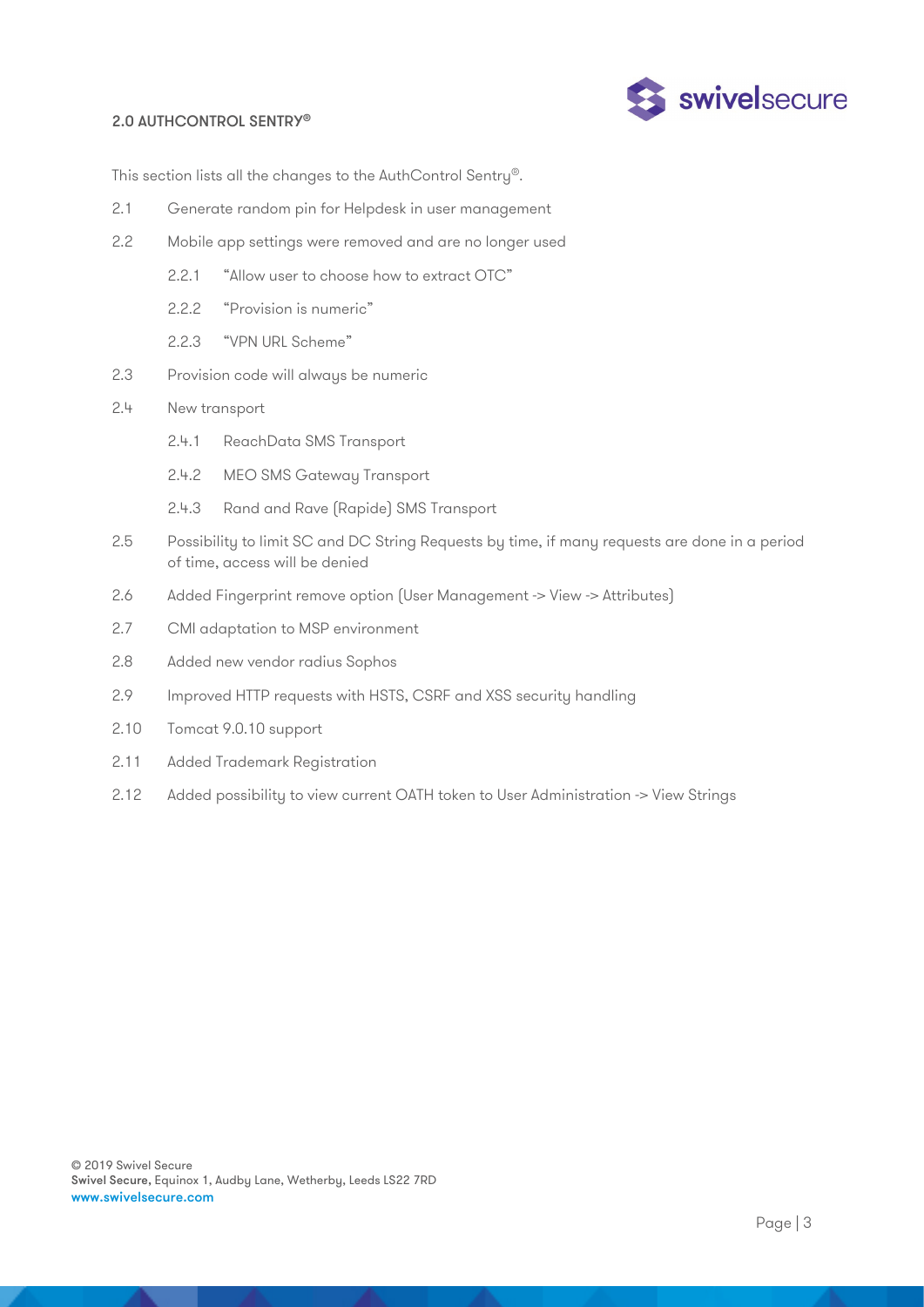

#### 3.0 USER PORTAL UPDATES

This section lists all the enhancements to the User Portal feature within AuthControl Sentry®.

- 3.1 Login with Confirmation code to increased security. Needs to be enabled in .swivel/userportal/settings.properties with "showconfirmationcode=true"
- 3.2 Confirmation code blocked after too many attempts
- 3.3 Change Pin now requires entering new pin twice and shows policy errors

# 4.0 SINGLE SIGN-ON (SSO) UNIFIED PORTAL UPDATES

This section lists all the changes within the SSO functionality of AuthControl Sentry®

- 4.1 Authentication before Applications list (configurable by admin)
- 4.2 Now SSO can show Applications by user group
- 4.3 Added logout button
- 4.4 Password field is now configurable to show or not
- 4.5 Windows Credential Provider integration (for RBA only)
- 4.6 Azure AD Integration (without federation)
- 4.7 Possibility to add custom SAML Attributes per application
- 4.8 Added Trademark Registration

#### 5.0 WINDOWS CREDENTIAL PROVIDER

This section lists all the changes within Windows Credential Provider

- 5.1 Biometric Fingerprint for WCP Now WCP can enrol fingerprint and can identify users and be used to authenticate as 2FA.
	- 5.1.1 Nitgen biometric reader
- 5.2 Windows 10 biometric authentication with integrated fingerprint reader
	- 5.2.1 WCP is configurable as 2FA with RBA rules.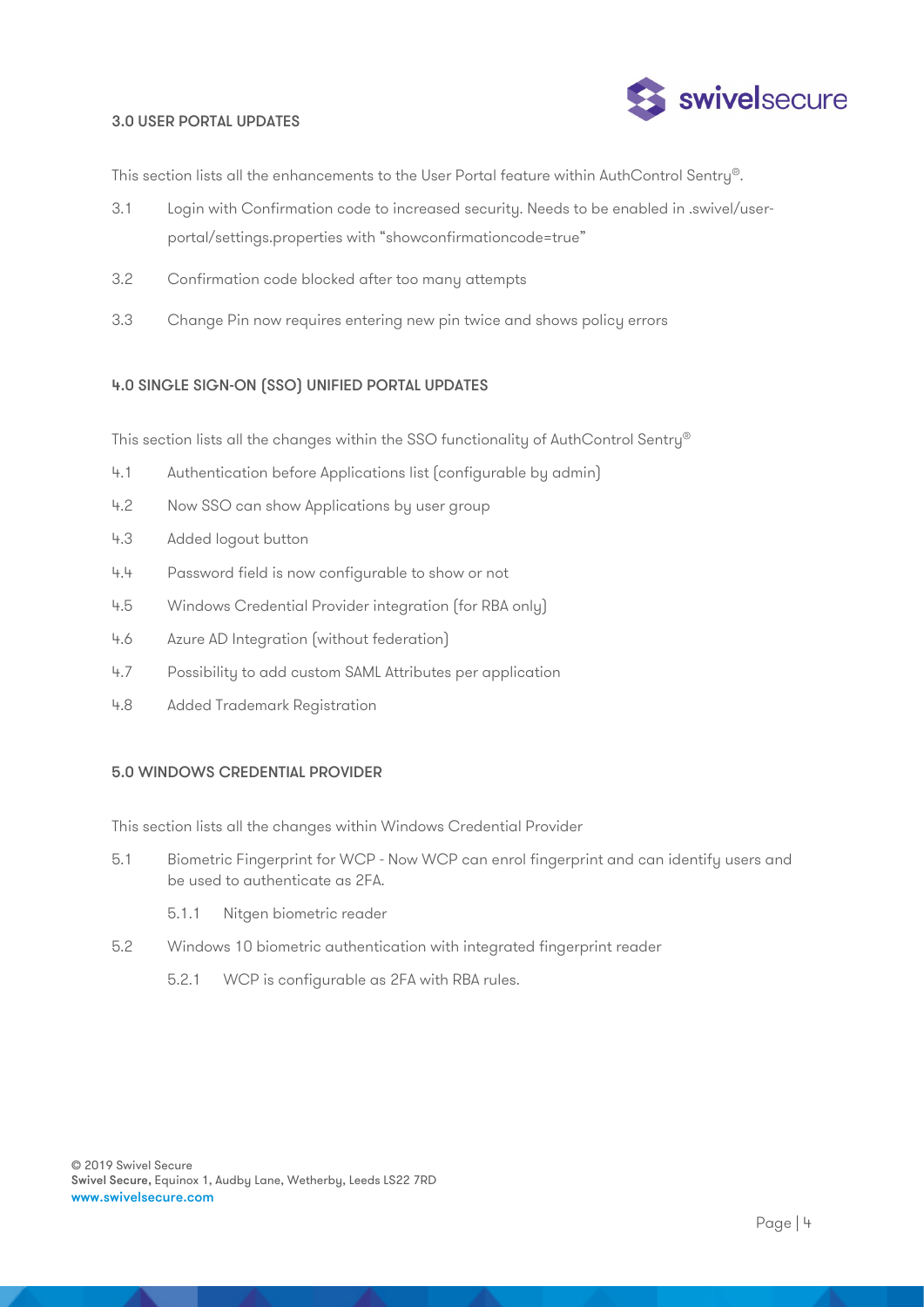#### 5.0 RESOLVED ISSUES



This section lists all the bug fixes within the AuthControl Sentry® platform.

- 6.1 Fixed Session Sharing issues in HA
- 6.2 User Portal
	- 6.2.1 fixed visual issues in IE with compatibility mode
	- 6.2.2 fixed issue with QR Code not working
- 6.3 Fixed RADIUS with Push not working on some VPNs
- 6.4 Fixed RADIUS change PIN not being able to change the length of the PIN
- 6.5 Fixed Bulk Provisioning in Oracle database
- 6.6 Fixed OATH tokens not being assigned on user sync from AD
- 6.7 Fixed OATH tokens to remove existing allocations before assigning new token to user.
- 6.8 Fixed Clickatell Transport not working due to API change
- 6.9 Fixed PacketMedia Transport not working due to API change
- 6.10 Fixed IPModem Transport crash if no response received from modem